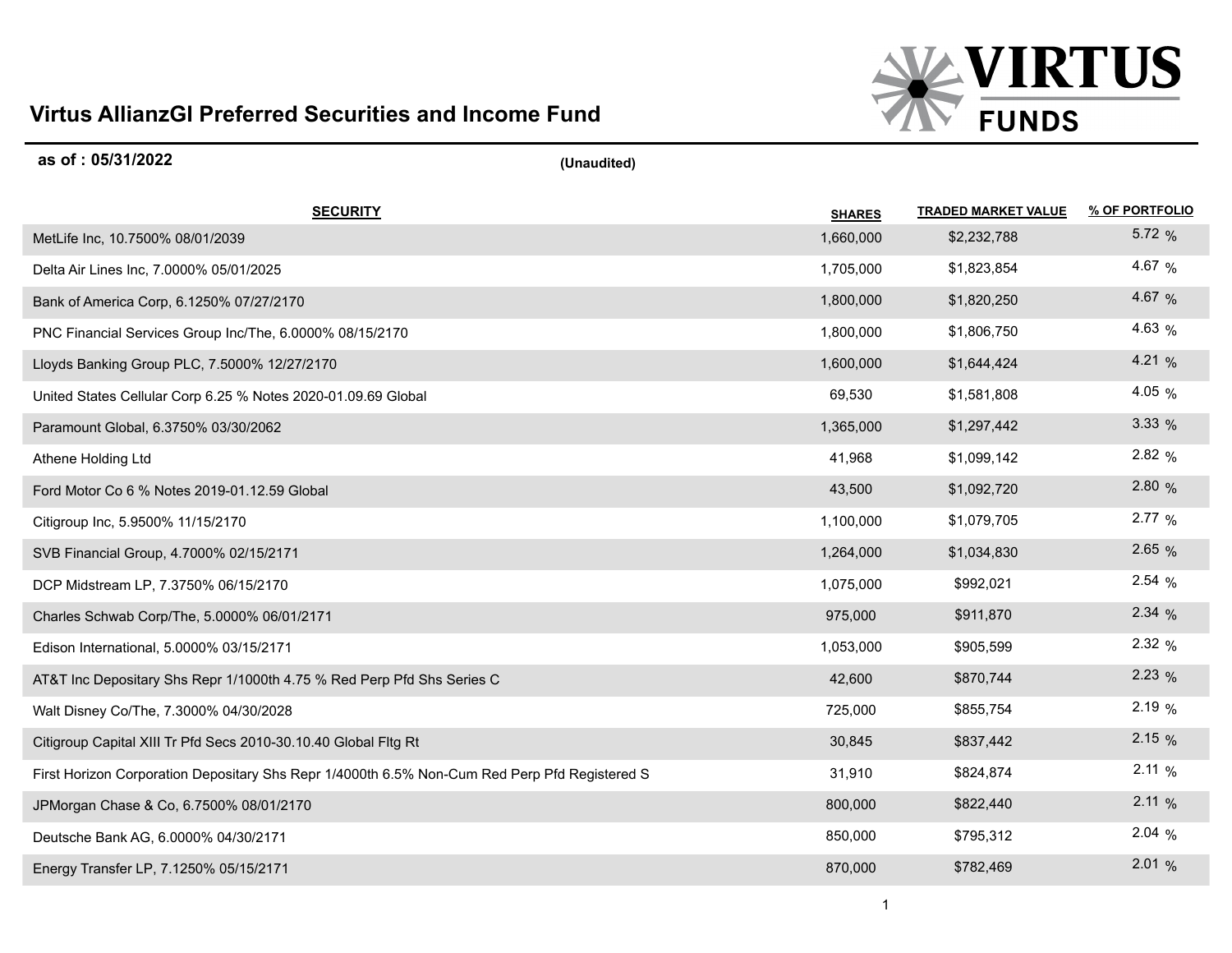| <b>SECURITY</b>                                                                                            | <b>SHARES</b> | <b>TRADED MARKET VALUE</b> | % OF PORTFOLIO |
|------------------------------------------------------------------------------------------------------------|---------------|----------------------------|----------------|
| Global Atlantic Fin Co, 4.7000% 10/15/2051                                                                 | 885,000       | \$750,132                  | 1.92 $%$       |
| Energy Transfer LP                                                                                         | 30,000        | \$729,300                  | 1.87 $%$       |
| Ally Financial Inc, 4.7000% 08/15/2170                                                                     | 800,000       | \$674,701                  | 1.73 $%$       |
| Enbridge Inc, 6.2500% 03/01/2078                                                                           | 675,000       | \$651,851                  | 1.67 $%$       |
| ING Groep NV, 5.7500% 11/16/2170                                                                           | 650,000       | \$626,194                  | 1.61 $%$       |
| Regions Financial Corp Depositary Shs Repr 1/40th Non-Cum Red Perp Pfd Ser C                               | 24,618        | \$596,494                  | 1.53 $%$       |
| Air Lease Corp, 4.1250% 12/15/2170                                                                         | 700,000       | \$553,000                  | 1.42 $%$       |
| Wells Fargo & Co                                                                                           | 28,750        | \$547,400                  | 1.40 $%$       |
| Mplx LP, 6.8750% 08/15/2170                                                                                | 550,000       | \$533,693                  | 1.37 $%$       |
| United States Treasury Note/Bond, 1.7500% 06/15/2022                                                       | 500,000       | \$500,192                  | 1.28 $%$       |
| Wells Fargo & Co                                                                                           | 26,500        | \$493,695                  | 1.27 $%$       |
| M&T Bank Corp, 5.1250% 05/01/2171                                                                          | 527,000       | \$489,628                  | 1.25 $%$       |
| Huntington Bancshares Inc/OH, 5.6250% 10/15/2170                                                           | 500,000       | \$482,469                  | 1.24 $%$       |
| Capital One Financial Corporation Depositary Shs Repr 1/40th 4.8% Non-Cum Red Perp Pfd RegisteredShs Ser J | 23,000        | \$470,120                  | 1.20 $%$       |
| Discover Financial Services, 5.5000% 04/30/2171                                                            | 545,000       | \$454,666                  | 1.17 $%$       |
| Intesa Sanpaolo SpA, 7.7000% 03/17/2171                                                                    | 450,000       | \$440,901                  | 1.13 $%$       |
| Synchrony Financial Depositary Shs Repr 1/40th Non-Cum Perp Red Shs Ser A                                  | 18,485        | \$391,512                  | 1.00 $%$       |
| JPMorgan Chase & Co                                                                                        | 18,000        | \$378,180                  | 0.97%          |
| General Motors Financial Co Inc, 5.7000% 03/30/2171                                                        | 400,000       | \$374,000                  | $0.96\%$       |
| Murphy Oil Corp, 6.3750% 07/15/2028                                                                        | 340,000       | \$348,781                  | 0.89%          |
| Regions Financial Corp                                                                                     | 18,000        | \$345,240                  | $0.88\%$       |
| United Airlines Inc, 4.6250% 04/15/2029                                                                    | 350,000       | \$328,370                  | 0.84%          |
| Plains All American Pipeline LP, 6.1250% 11/15/2170                                                        | 401,000       | \$313,227                  | 0.80%          |
| Paramount Global, 6.2500% 02/28/2057                                                                       | 315,000       | \$296,132                  | 0.76%          |
| Transcanada Trust, 5.5000% 09/15/2079                                                                      | 315,000       | \$296,021                  | 0.76%          |
| MetLife Inc, 9.2500% 04/08/2038                                                                            | 215,000       | \$260,388                  | 0.67 %         |